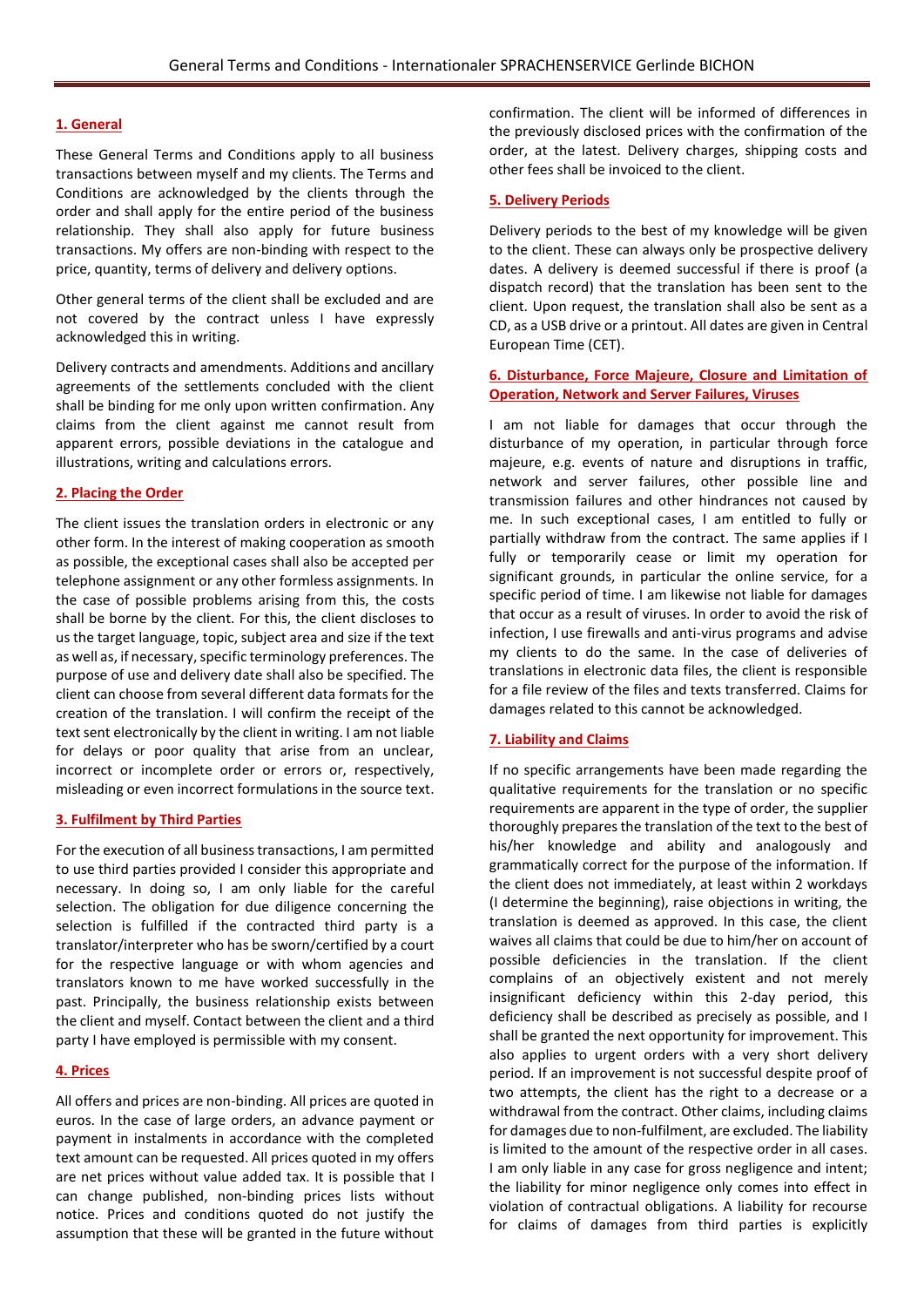excluded. I am not liable for errors in the translation that are caused by information or documents that are incorrect, incomplete or not made available in a timely manner or by erroneous or illegible (even partially) source texts. If the client does not specify the purpose of use of the translation, in particular if it is to be published or used for advertising purposes, the client cannot request compensation for damages which occur in this manner that the text turns out to be unsuitable for publication or that, due to an unsatisfactory adaption, the publication or advertisement must be repeated or leads to reputational damage or a loss of image for the company. If the client does not specify that the translation is intended to be printed or does not provide me with a proof prior to the printing and prints without my approval, the client shall bear the costs of any defect. If I am charged on account of a violation of copyright law because of a translation or if a claim is asserted against a third party, the client shall release me from all liability. I do not assume any liability for materials provided by the ordering party, order components, guarantees on characteristics issued, shipping information, processing requirements and the like if different arrangements have not expressly been made in writing. I am not obligated to review this for compliance to the legal standards according to the Product Liability Law and/or the German Civil Code. In these cases, the ordering party is liable without restriction and releases me entirely from all claims from third parties at the time of the claim.

# **8. Delivery Default, Impossibility, Withdrawal**

The client is only entitled to withdraw from the contract in the cases of performance default and impossibility represented by me if I have inappropriately exceeded the delivery period by a long period of time and the client had given me an appropriate extension in writing that was also inappropriately exceeded by a long period of time.

#### **9. Transfer**

The transfer of rights from the contract by the client requires my written consent.

#### **10. Payment Terms**

Unless otherwise agreed, I shall invoice the client the fee immediately after completion of the translation. This service is payable without discount immediately through transfer, by check or in cash. In the case of delay, I am entitled to charge, notwithstanding any possible additional claims, interest and commissions according to the customary rates at German banks for temporary credits, at least however interest of 3.5% per annum over the bank rate of the European Central Bank. If the client is in arrears for services within our business relationship or I have been notified of circumstances that could reduce the client's credit worthiness (e.g. legal or administrative executions, application for bankruptcy or settlement proceedings, negative information from recognised credit rating organisations, etc.), I can make any further deliveries subject to advance payment.

# **11. Copyright and Rights of Use**

The copyright and rights of use for translations I have prepared, terminology databases and documentation remain under my ownership until complete payment for all requirements.

If the translation is for a third party, I retain the right to make the third party aware of the outstanding claim and the resulting illegality of the use of the translation and to possibly request from this third party the payment of the outstanding accounts and the related costs arising from this for me.

I also reserve a simple, non-exclusive right of use to the terminology database complied and Translation Memories after the complete payment of all claims if expressly different agreements have been made in writing with the order placement.

### **12. Shipment, Transfer**

I fulfil the service with the delivery of the translation via post, via the company I have otherwise contracted for the transport or the recorded entry in the agreed-upon electronic transfer medium (e.g. email or Internet).

The shipment or the electronic transfer occur at the risk of the client. I am not liable for an erroneous or damaging transfer of the texts or for their loss as well as their damage or loss via non-electronic means of transport. The return of text templates only occurs upon request and at the risk of the client.

#### **13. Business Secrets**

All texts are kept confidential, and I am obligated to maintain silence on all facts that become known to me in connection with my work for the client. With respect to the electronic transmission of texts and data as well as any other communication in electronic form between the client, myself and possible agents, I cannot ensure an absolute protection of business and information secrets and other confidential data and information because it cannot be excluded that unauthorised third parties will have access to the texts transmitted via electronic procedures.

#### **14. Processing of Personal Data**

In the context and within the limits of data protection regulations, I am entitled to process and save the client's personal data for the purpose of the fulfilment of the contract.

#### **15. Place of Jurisdiction and Applicable Law**

The fulfilment and place of jurisdiction for all claims arising from the contractual relationship is Augsburg. German law applies.

#### **16. Severability Clause**

The invalidity or ineffectiveness of one or more of the abovementioned provisions does not affect the validity of the remaining provisions. The invalid or ineffective provision shall be consensually substituted with a provision which